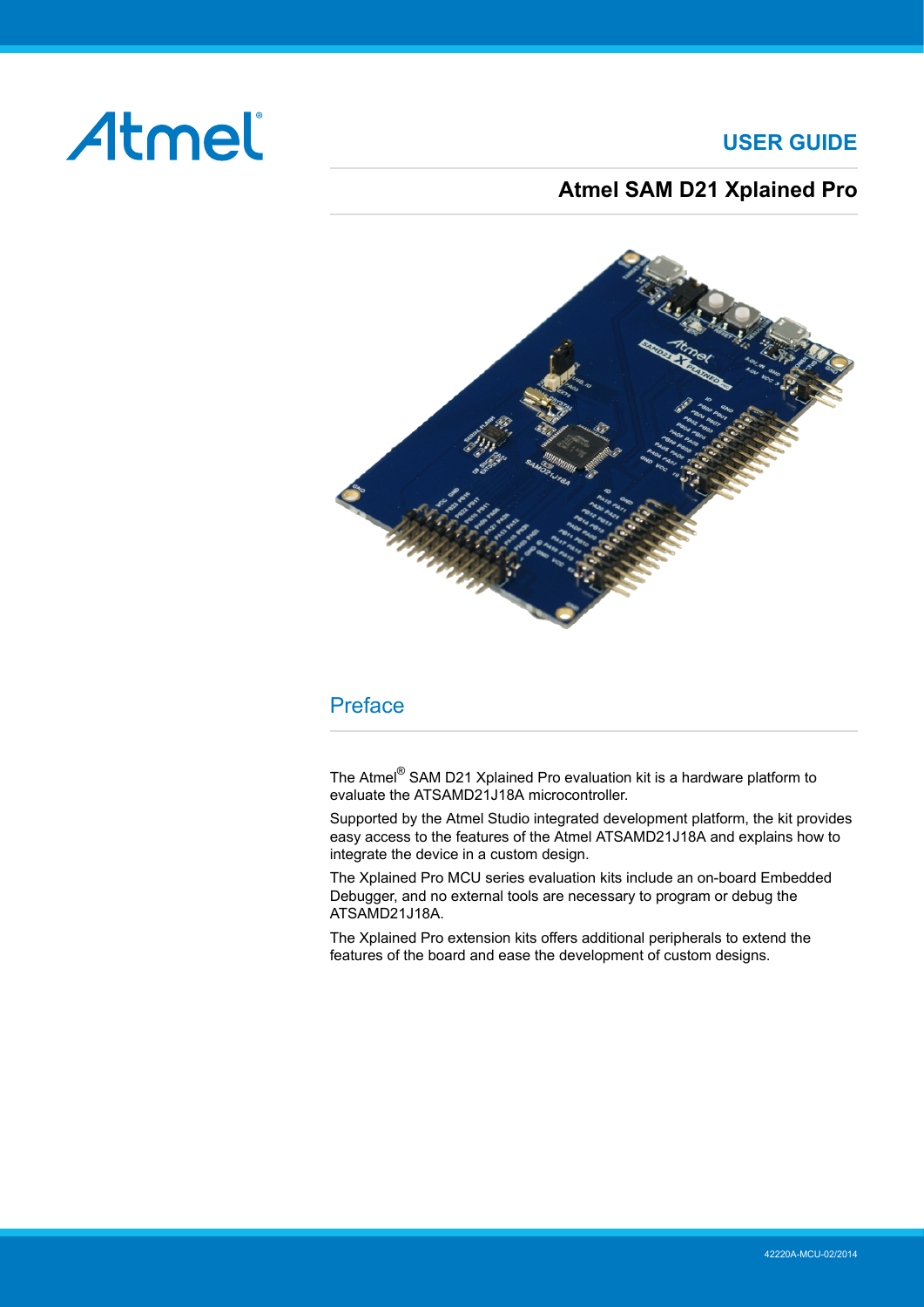## **Table of Contents**

| $1_{-}$ | 1.1.<br>1.2.                 |                                                                                     |  |  |  |
|---------|------------------------------|-------------------------------------------------------------------------------------|--|--|--|
| 2.      |                              |                                                                                     |  |  |  |
|         | 2.1.<br>2.2<br>2.3.          |                                                                                     |  |  |  |
| 3.      |                              |                                                                                     |  |  |  |
|         | 3.1.<br>3.2.<br>3.3.<br>3.4. | 3.3.1.<br>3.4.1.<br>3.4.2.                                                          |  |  |  |
| 4.      |                              |                                                                                     |  |  |  |
|         | 4.1.<br>4.2.<br>4.3.         | 4.1.1.<br>4.2.1<br>4.2.2.<br>4.2.3.<br>4.24<br>4.2.5.<br>4.3.1.<br>4.3.2.<br>4.3.3. |  |  |  |
| 5.      | 5.1.<br>5.2                  | Hardware Revision History and Known Issues  14                                      |  |  |  |
| 6.      |                              |                                                                                     |  |  |  |
| 7.      |                              |                                                                                     |  |  |  |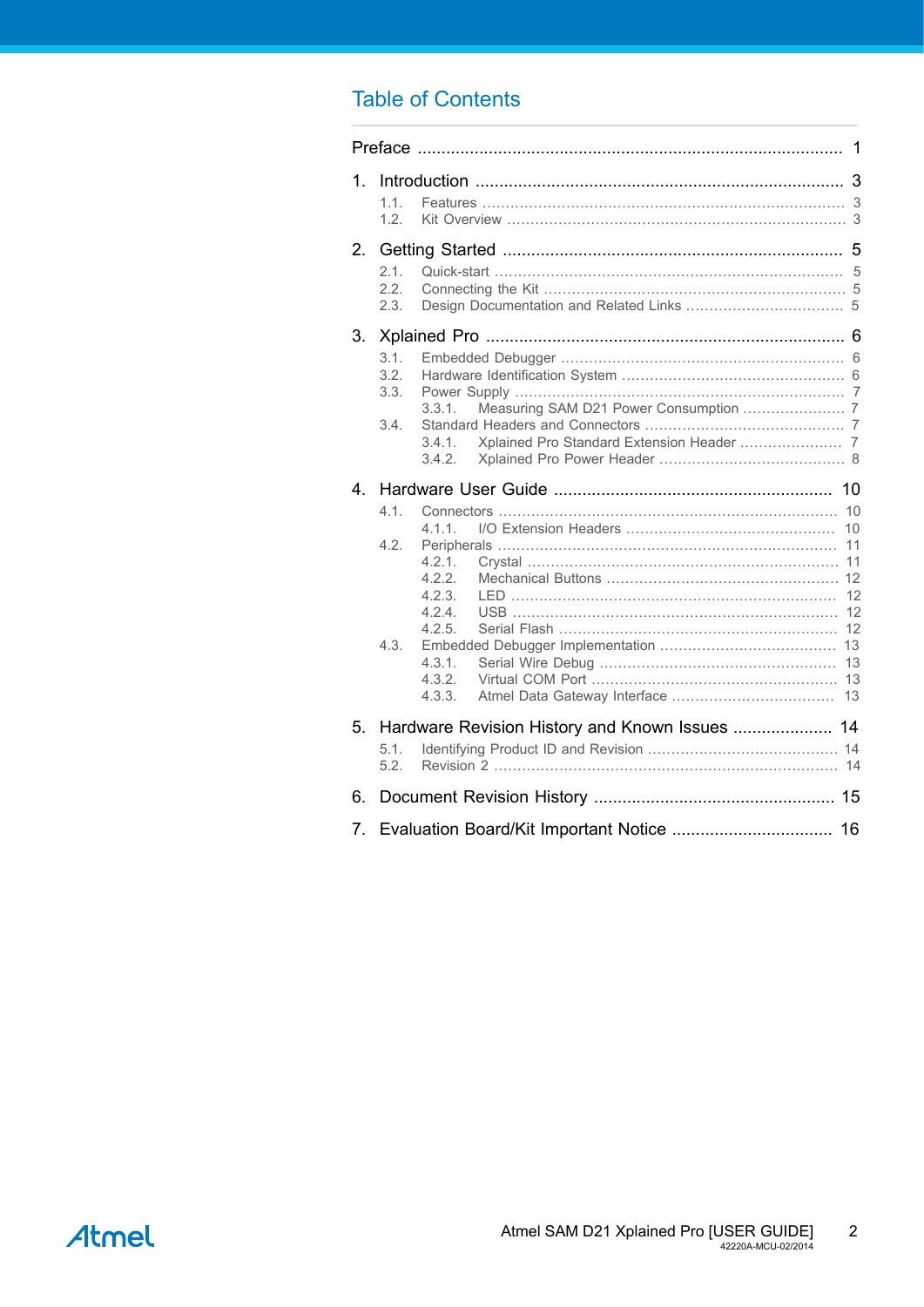### <span id="page-2-0"></span>**1. Introduction**

#### **1.1 Features**

- <span id="page-2-1"></span>Atmel ATSAMD21J18A microcontroller
- Embedded debugger (EDBG)
	- USB interface
	- Programming and debugging on board SAM D21 through Serial Wire Debug (SWD)
	- Virtual COM-port interface to target via UART
	- Atmel Data Gateway Interface (DGI) to target via SPI and TWI
	- Four GPIOs connected to target for code instrumentation
- Digital I/O
	- Two mechanical buttons (user and reset button)
	- One user LED
	- Three extension headers
- Three possible power sources
	- External power
	- Embedded debugger USB
	- Target USB
- 32kHz crystal
- USB interface, device and reduced host mode
- <span id="page-2-2"></span>● 8Mbit Serial Flash

#### **1.2 Kit Overview**

The Atmel SAM D21 Xplained Pro evaluation kit is a hardware platform to evaluate the Atmel ATSAMD21J18A.

The kit offers a set of features that enables the ATSAMD21J18A user to get started using the ATSAMD21J18A peripherals right away and to get an understanding of how to integrate the device in their own design.

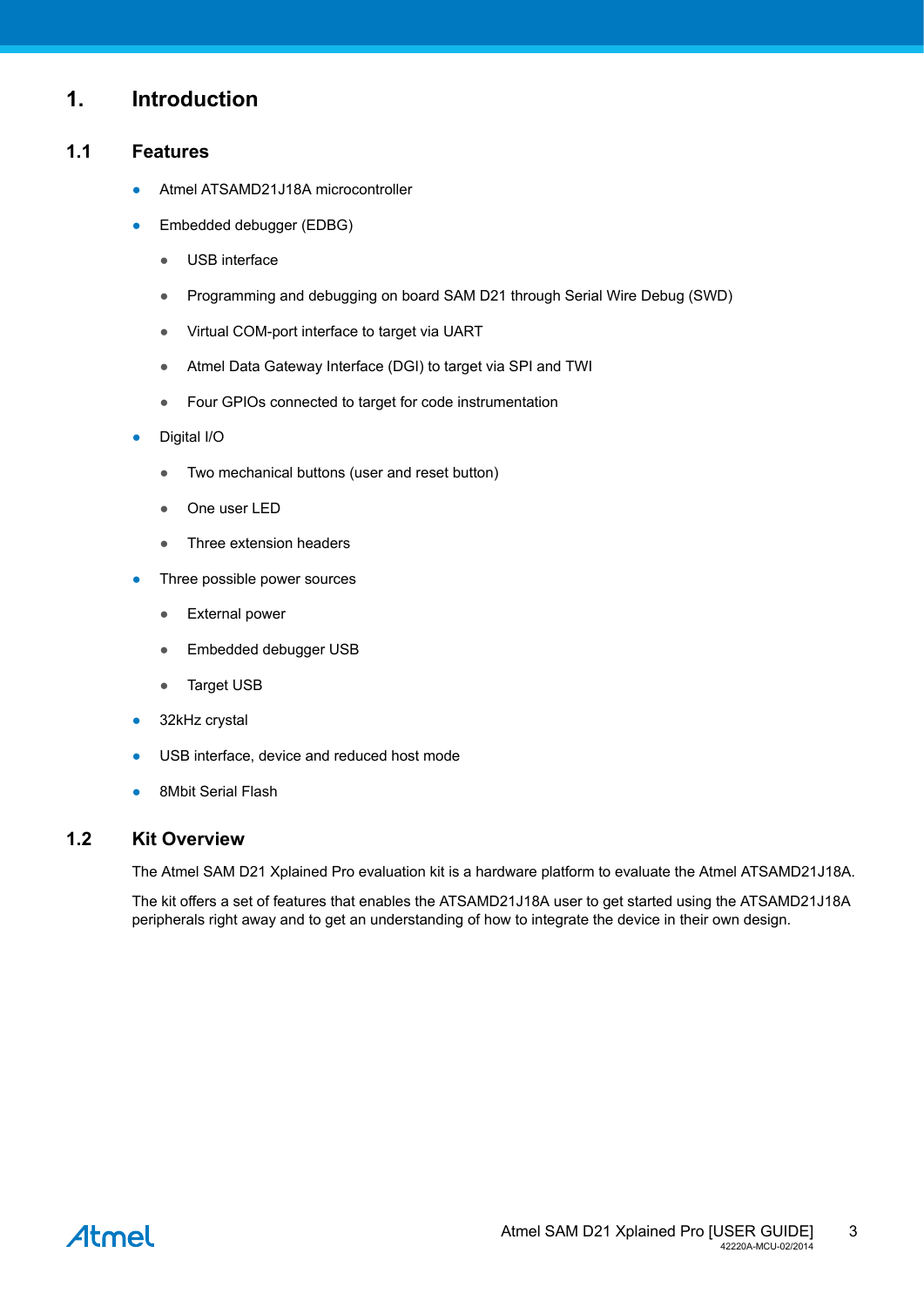

<span id="page-3-0"></span>**Figure 1-1. SAM D21 Xplained Pro Evaluation Kit Overview**

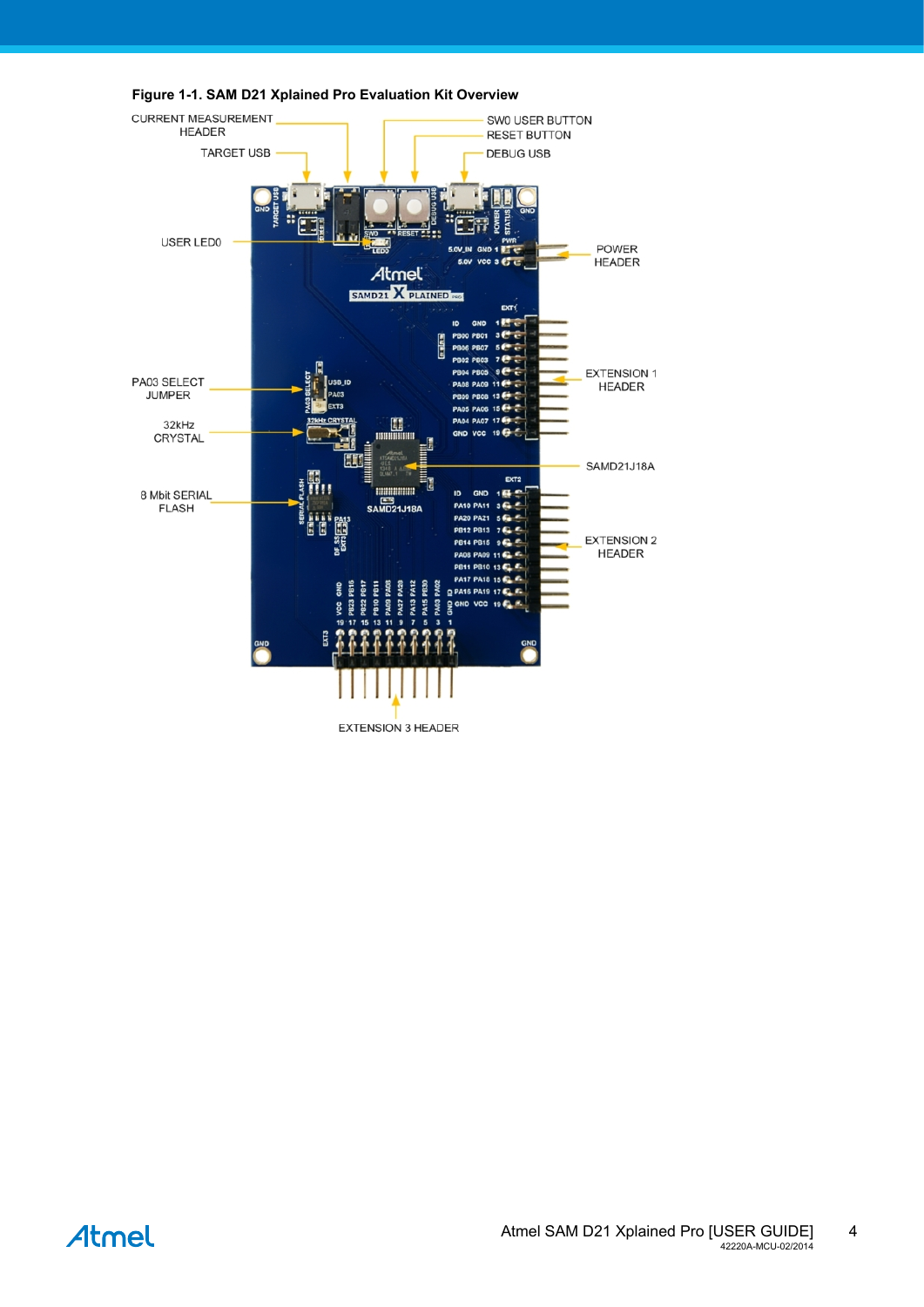## <span id="page-4-0"></span>**2. Getting Started**

#### **2.1 Quick-start**

<span id="page-4-1"></span>3 Steps to start exploring the Atmel Xplained Pro Platform

- Download and install **[Atmel Studio](http://www.atmel.com/atmelstudio)**<sup>1</sup>
- **Launch Atmel Studio**
- <span id="page-4-2"></span>Connect a Micro-B cable to the DEBUG USB port

#### **2.2 Connecting the Kit**

When connecting Atmel SAM D21 Xplained Pro to your computer for the first time, the operating system will do a driver software installation. The driver file supports both 32-bit and 64-bit versions of Microsoft $^{\circledR}$  Windows $^{\circledR}$ XP and Windows 7.

Once connected the green power LED will be lit and Atmel Studio will autodetect which Xplained Pro evaluation- and extension kit(s) that's connected. You'll be presented with relevant information like datasheets and kit documentation. You also have the option to launch Atmel Software Framework (ASF) example applications. The target device is programmed and debugged by the on-board Embedded Debugger and no external programmer or debugger tool is needed. Refer to the [Atmel Studio user guide](http://www.atmel.com/atmelstudio)<sup>2</sup> for information regarding how to compile and program the kit.

#### **2.3 Design Documentation and Related Links**

<span id="page-4-3"></span>The following list contains links to the most relevant documents and software for SAM D21 Xplained Pro.

- 1. [Xplained Pro products](http://www.atmel.com/XplainedPro)<sup>3</sup> Atmel Xplained Pro is a series of small-sized and easy-to-use evaluation kits for 8- and 32-bit Atmel microcontrollers. It consists of a series of low cost MCU boards for evaluation and demonstration of features and capabilities of different MCU families.
- 2. **[SAM D21 Xplained Pro User Guide](http://www.atmel.com/Images/Atmel-42220-SAMD21-Xplained-Pro_User-Guide.pdf)<sup>4</sup> PDF version of this User Guide.**
- 3. [SAM D21 Xplained Pro Design Documentation](http://www.atmel.com/Images/Atmel-42220-SAMD21-Xplained-Pro_User-Guide.zip) <sup>5</sup> Package containing schematics, BOM, assembly drawings, 3D plots, layer plots etc.
- 4. **[EDBG User Guide](http://www.atmel.com/Images/Atmel-42096-Microcontrollers-Embedded-Debugger_User-Guide.pdf)<sup>6</sup> User guide containing more information about the onboard Embedded Debugger.**
- 5. [Atmel Studio](http://www.atmel.com/atmelstudio)<sup>7</sup> Free Atmel IDE for development of C/C++ and assembler code for Atmel microcontrollers.
- 6. **IAR Embedded [Workbench](http://www.iar.com/en/Products/IAR-Embedded-Workbench/ARM/) ®** 8  **for ARM® .** This is a commercial C/C++ compiler that is available for ARM. There is a 30 day evaluation version as well as a code size limited kick-start version available from their website. The code size limit is 16KB for devices with M0, M0+ and M1 cores and 32KB for devices with other cores.
- 7. [Atmel sample store](http://www.atmel.com/system/samplesstore) <sup>9</sup> Atmel sample store where you can order samples of devices.

<sup>1</sup> <http://www.atmel.com/atmelstudio>

<sup>2</sup> <http://www.atmel.com/atmelstudio>

<sup>3</sup> <http://www.atmel.com/XplainedPro>

<sup>4</sup> [http://www.atmel.com/Images/Atmel-42220-SAMD21-Xplained-Pro\\_User-Guide.pdf](http://www.atmel.com/Images/Atmel-42220-SAMD21-Xplained-Pro_User-Guide.pdf)<br>5 http://uww.atmel.com/Images/Atmel\_42220\_SAMD21\_Xplained\_Pro\_User-Guide.zip

[http://www.atmel.com/Images/Atmel-42220-SAMD21-Xplained-Pro\\_User-Guide.zip](http://www.atmel.com/Images/Atmel-42220-SAMD21-Xplained-Pro_User-Guide.zip)

<sup>6</sup> [http://www.atmel.com/Images/Atmel-42096-Microcontrollers-Embedded-Debugger\\_User-Guide.pdf](http://www.atmel.com/Images/Atmel-42096-Microcontrollers-Embedded-Debugger_User-Guide.pdf)<br>7 http://www.atmel.com/otmoletudie

<http://www.atmel.com/atmelstudio>

<sup>8</sup> <http://www.iar.com/en/Products/IAR-Embedded-Workbench/ARM/>

<sup>&</sup>lt;sup>9</sup> <http://www.atmel.com/system/samplesstore>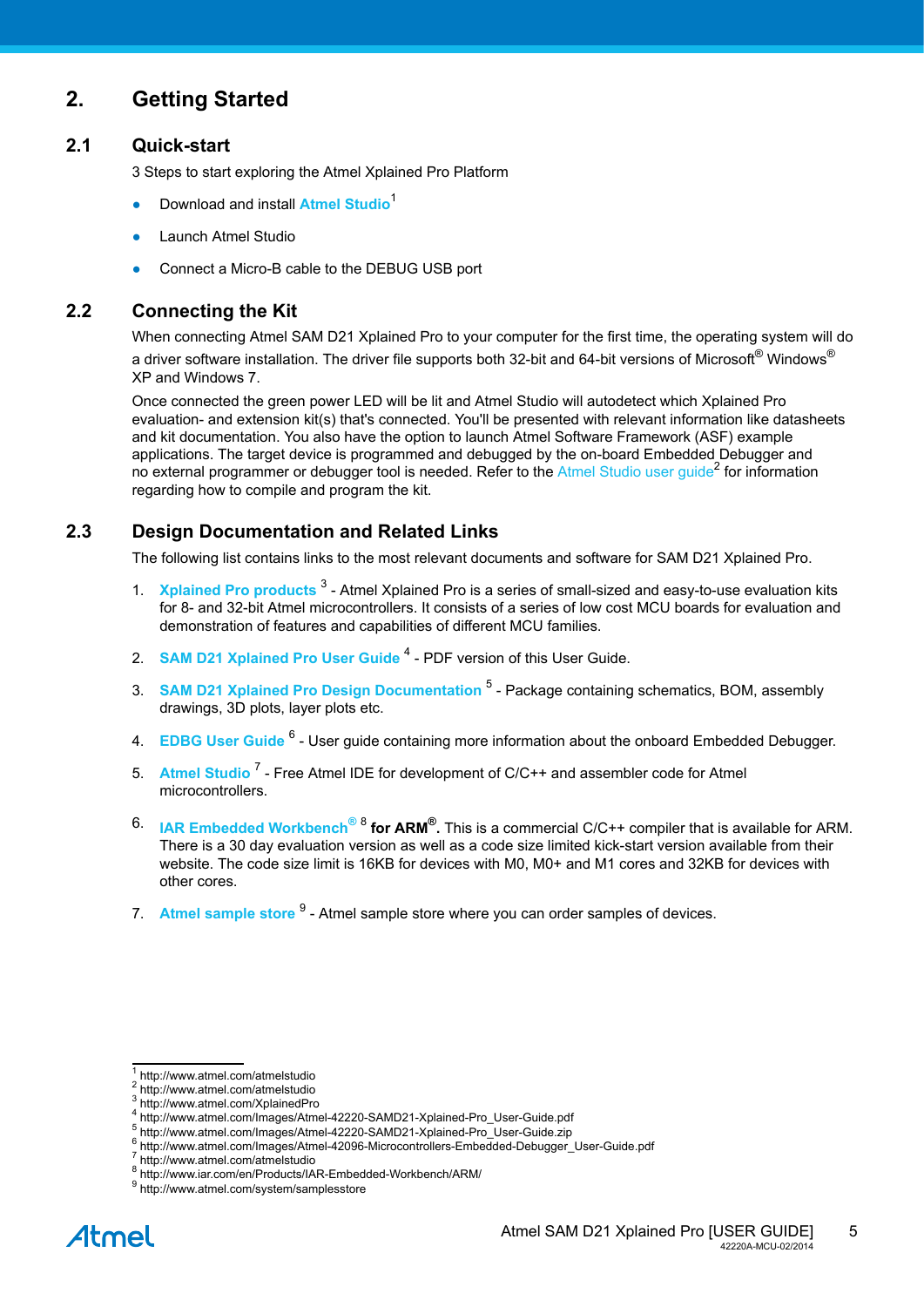## **3. Xplained Pro**

<span id="page-5-0"></span>Xplained Pro is an evaluation platform that provides the full Atmel microcontroller experience. The platform consists of a series of Microcontroller (MCU) boards and extension boards that are integrated with Atmel Studio, have Atmel Software Framework (ASF) drivers and demo code, support data streaming and more. Xplained Pro MCU boards support a wide range of Xplained Pro extension boards that are connected through a set of standardized headers and connectors. Each extension board has an identification (ID) chip to uniquely identify which boards are mounted on a Xplained Pro MCU board. This information is used to present relevant user guides, application notes, datasheets and example code through Atmel Studio. Available Xplained Pro MCU and extension boards can be purchased in the [Atmel](http://store.atmel.com/CBC.aspx?q=c:100113) Web Store<sup>1</sup>.

#### **3.1 Embedded Debugger**

<span id="page-5-1"></span>The SAM D21 Xplained Pro contains the Atmel Embedded Debugger (EDBG) for on-board debugging. The EDBG is a composite USB device of three interfaces; a debugger, Virtual COM Port and Data Gateway Interface (DGI).

In conjunction with Atmel Studio, the EDBG debugger interface can program and debug the ATSAMD21J18A. On the SAM D21 Xplained Pro, the SWD interface is connected between the EDBG and the ATSAMD21J18A.

The Virtual COM Port is connected to a UART port on the ATSAMD21J18A (see section ["Embedded Debugger](#page-12-0) [Implementation" on page 13](#page-12-0) for pinout), and provides an easy way to communicate with the target application through simple terminal software. It offers variable baud rate, parity and stop bit settings. Note that the settings on the target device UART must match the settings given in the terminal software.

The DGI consists of several physical data interfaces for communication with the host computer. See section ["Embedded Debugger Implementation" on page 13](#page-12-0) for available interfaces and pinout. Communication over the interfaces are bidirectional. It can be used to send events and values from the ATSAMD21J18A, or as a generic printf-style data channel. Traffic over the interfaces can be timestamped on the EDBG for more accurate tracing of events. Note that timestamping imposes an overhead that reduces maximal throughput. The DGI uses a proprietary protocol, and is thus only compatible with Atmel Studio.

The EDBG controls two LEDs on SAM D21 Xplained Pro, a power LED and a status LED. Table 3-1, ["EDBG](#page-5-3) [LED Control" on page 6](#page-5-3) shows how the LEDs are controlled in different operation modes.

| <b>Operation mode</b>                 | <b>Power LED</b>                                                   | <b>Status LED</b>                                                               |
|---------------------------------------|--------------------------------------------------------------------|---------------------------------------------------------------------------------|
| Normal operation                      | Power LED is lit when power is<br>applied to the board.            | Activity indicator, LED flashes<br>every time something happens on<br>the EDBG. |
| Bootloader mode (idle)                | The power LED and the status LED blinks simultaneously.            |                                                                                 |
| Bootloader mode (firmware<br>upgrade) | The power LED and the status LED blinks in an alternating pattern. |                                                                                 |

#### <span id="page-5-3"></span>**Table 3-1. EDBG LED Control**

<span id="page-5-2"></span>For further documentation on the EDBG, see the [EDBG User Guide](http://www.atmel.com/Images/Atmel-42096-Microcontrollers-Embedded-Debugger_User-Guide.pdf)<sup>2</sup>.

#### **3.2 Hardware Identification System**

All Xplained Pro compatible extension boards have an Atmel ATSHA204 CryptoAuthentication™ chip mounted. This chip contains information that identifies the extension with its name and some extra data. When an Xplained Pro extension board is connected to an Xplained Pro MCU board the information is read and sent to Atmel Studio. The Atmel Kits extension, installed with Atmel Studio, will give relevant information, code examples and links to relevant documents. Table 3-2, ["Xplained](#page-5-4) Pro ID Chip Content[" on page 6](#page-5-4) shows the data fields stored in the ID chip with example content.

<span id="page-5-4"></span>

| <b>Data Field</b>            | Data Type           | <b>Example Content</b>        |
|------------------------------|---------------------|-------------------------------|
| Manufacturer                 | <b>ASCII string</b> | Atmel'\0'                     |
| <b>Product Name</b>          | <b>ASCII string</b> | Segment LCD1 Xplained Pro'\0' |
| <b>Product Revision</b>      | <b>ASCII string</b> | 02'10'                        |
| <b>Product Serial Number</b> | <b>ASCII string</b> | 1774020200000010'\0'          |

1 <http://store.atmel.com/CBC.aspx?q=c:100113>

<sup>2</sup> [http://www.atmel.com/Images/Atmel-42096-Microcontrollers-Embedded-Debugger\\_User-Guide.pdf](http://www.atmel.com/Images/Atmel-42096-Microcontrollers-Embedded-Debugger_User-Guide.pdf)

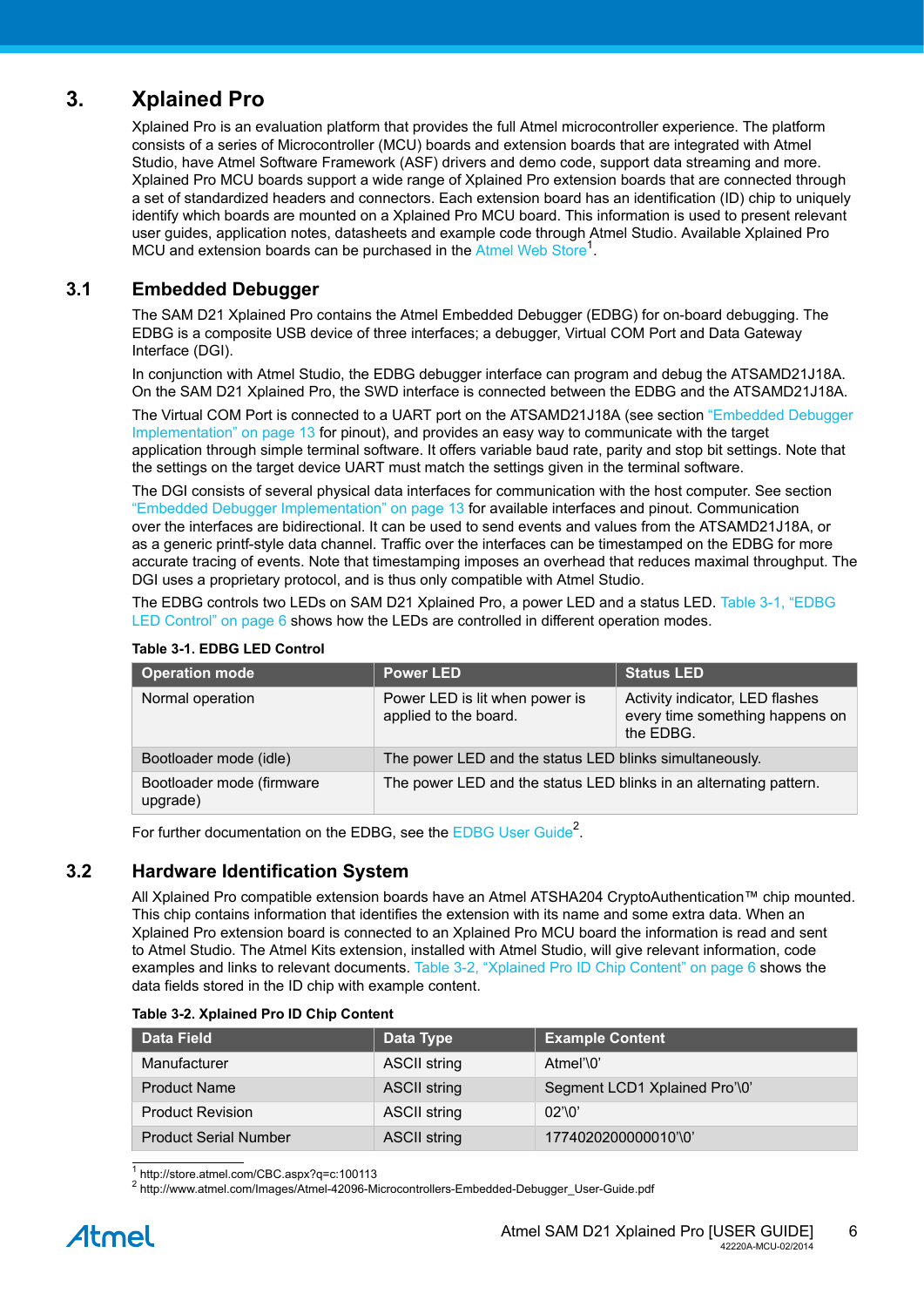| Data Field           | Data Type   | <b>Example Content</b> |
|----------------------|-------------|------------------------|
| Minimum Voltage [mV] | uint $16$ t | 3000                   |
| Maximum Voltage [mV] | uint $16$ t | 3600                   |
| Maximum Current [mA] | uint $16$ t | 30                     |

#### **3.3 Power Supply**

<span id="page-6-0"></span>The SAM D21 Xplained Pro kit can be powered either by USB or by an external power source through the 4 pin power header, marked PWR. This connector is described in ["Xplained Pro Power Header" on page 8.](#page-7-0) The available power sources and specifications are listed in Table 3-3, "Power Sources for SAM D21 [Xplained](#page-6-4) [Pro" on page 7.](#page-6-4)

<span id="page-6-4"></span>

| <b>Power input</b>              | <b>Voltage requirements</b>                                                                                     | <b>Current requirements</b>                                                                                                                                                                                                       | <b>Connector marking</b> |
|---------------------------------|-----------------------------------------------------------------------------------------------------------------|-----------------------------------------------------------------------------------------------------------------------------------------------------------------------------------------------------------------------------------|--------------------------|
| External power                  | $5V \pm 2$ % ( $\pm$ 100mV) for<br>USB host operation.<br>4.3V to 5.5V if USB host<br>operation is not required | Recommended<br>minimum is 1A to<br>be able to provide<br>enough current for<br>connected USB<br>devices and the board<br>itself. Recommended<br>maximum is 2A due<br>to the input protection<br>maximum current<br>specification. | <b>PWR</b>               |
| Embedded debugger<br><b>USB</b> | 4.4V to 5.25V<br>(according to USB spec)                                                                        | 500mA (according to<br>USB spec)                                                                                                                                                                                                  | <b>DEBUG USB</b>         |
| <b>Target USB</b>               | 4.4V to 5.25V<br>(according to USB spec)                                                                        | 500mA (according to<br>USB spec)                                                                                                                                                                                                  | <b>TARGET USB</b>        |

The kit will automatically detect which power sources are available and choose which one to use according to the following priority:

- 1. External power
- 2. Embedded debugger USB
- 3. Target USB
- 

**Note** External power is required when the 500mA through the USB connector is not enough to power a connected USB device in a USB host application.

#### **3.3.1 Measuring SAM D21 Power Consumption**

<span id="page-6-1"></span>As part of an evaluation of the SAM D21 it can be of interest to measure its power consumption. Because the device has a separate power plane (VCC\_MCU\_P3V3) on this board it is possible to measure the current consumption by measuring the current that is flowing into this plane. The VCC\_MCU\_P3V3 plane is connected via a jumper to the main power plane (VCC\_TARGET\_P3V3) and by replacing the jumper with an ammeter it is possible to determine the current consumption. To locate the current measurement header, refer to [Figure 1-1,](#page-3-0) ["SAM D21 Xplained Pro Evaluation Kit Overview" on page 4.](#page-3-0)

**Warning** Do not power the board without having the jumper or an ammeter mounted. This can cause the SAM D21 to be powered through its I/O pins and cause undefined operation of the device.

#### **3.4 Standard Headers and Connectors**

#### **3.4.1 Xplained Pro Standard Extension Header**

<span id="page-6-3"></span><span id="page-6-2"></span>All Xplained Pro kits have one or more dual row, 20-pin, 100mil extension headers. Xplained Pro MCU boards have male headers while Xplained Pro extensions have their female counterparts. Note that all pins are not

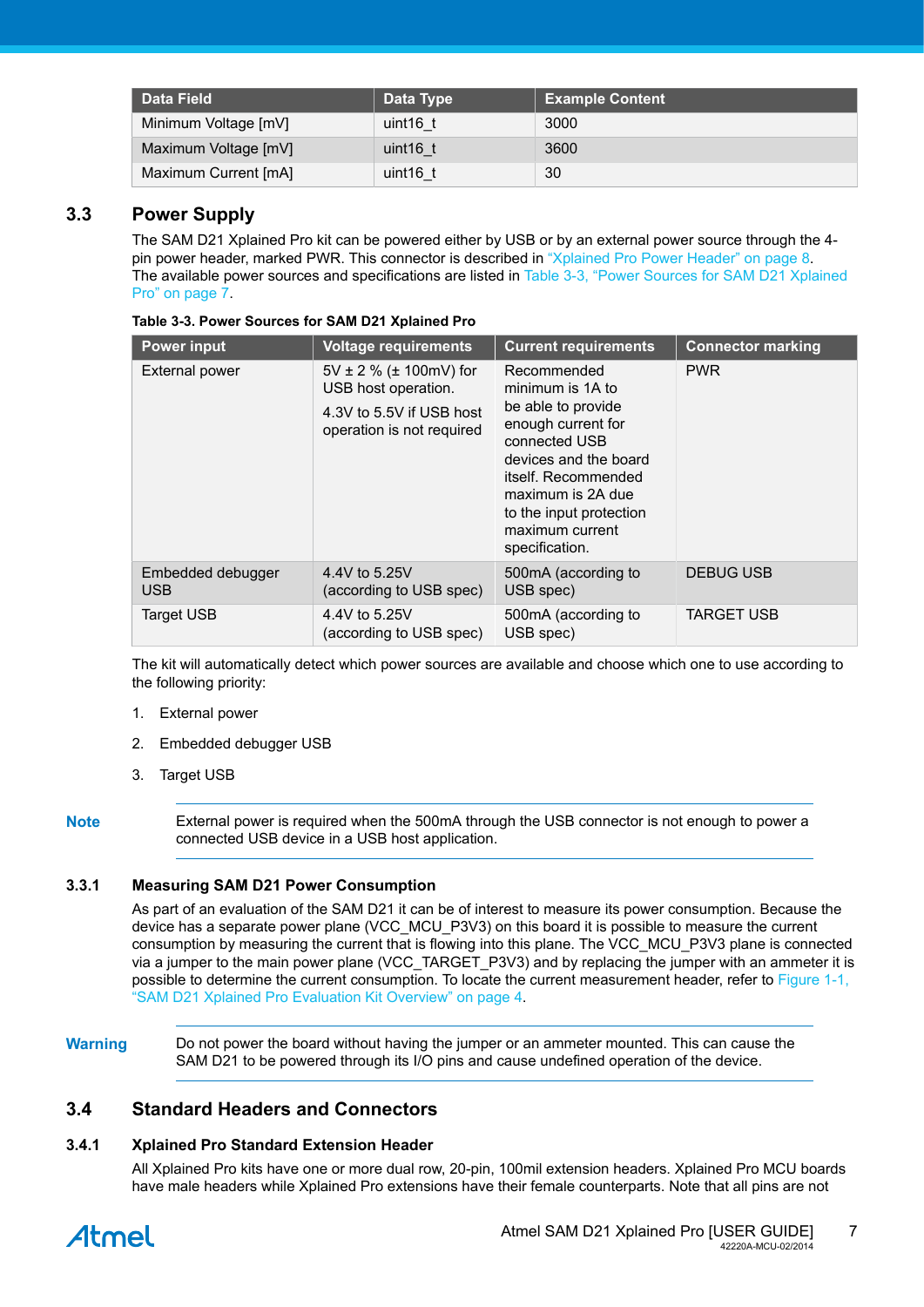always connected. However, all the connected pins follow the defined pin-out described in Table 3-4, ["Xplained](#page-7-1) [Pro Extension Header" on page 8.](#page-7-1) The extension headers can be used to connect a wide variety of Xplained Pro extensions to Xplained Pro MCU boards and to access the pins of the target MCU on Xplained Pro MCU board directly.

| Pin number              | <b>Name</b>       | <b>Description</b>                                                                             |
|-------------------------|-------------------|------------------------------------------------------------------------------------------------|
| 1                       | ID                | Communication line to the ID chip on extension board.                                          |
| $\overline{2}$          | <b>GND</b>        | Ground.                                                                                        |
| 3                       | $ADC(+)$          | Analog to digital converter, alternatively positive part of<br>differential ADC.               |
| $\overline{\mathbf{4}}$ | $ADC(-)$          | Analog to digital converter, alternatively negative part of<br>differential ADC.               |
| 5                       | GPIO1             | General purpose I/O.                                                                           |
| 6                       | GPIO <sub>2</sub> | General purpose I/O.                                                                           |
| $\overline{7}$          | $PWM(+)$          | Pulse width modulation, alternatively positive part of<br>differential PWM.                    |
| 8                       | $PWM(-)$          | Pulse width modulation, alternatively positive part of<br>differential PWM.                    |
| 9                       | IRQ/GPIO          | Interrupt request line and/or general purpose I/O.                                             |
| 10                      | SPI SS B/GPIO     | Slave select for SPI and/or general purpose I/O.                                               |
| 11                      | TWI SDA           | Data line for two-wire interface. Always implemented, bus<br>type.                             |
| 12                      | TWI SCL           | Clock line for two-wire interface. Always implemented, bus<br>type.                            |
| 13                      | USART RX          | Receiver line of Universal Synchronous and Asynchronous<br>serial Receiver and Transmitter.    |
| 14                      | <b>USART TX</b>   | Transmitter line of Universal Synchronous and<br>Asynchronous serial Receiver and Transmitter. |
| 15                      | SPI_SS_A          | Slave select for SPI. Should be unique if possible.                                            |
| 16                      | SPI MOSI          | Master out slave in line of Serial peripheral interface. Always<br>implemented, bus type.      |
| 17                      | SPI_MISO          | Master in slave out line of Serial peripheral interface. Always<br>implemented, bus type.      |
| 18                      | SPI SCK           | Clock for Serial peripheral interface. Always implemented,<br>bus type.                        |
| 19                      | <b>GND</b>        | Ground.                                                                                        |
| 20                      | <b>VCC</b>        | Power for extension board.                                                                     |

#### <span id="page-7-1"></span>**Table 3-4. Xplained Pro Extension Header**

#### **3.4.2 Xplained Pro Power Header**

<span id="page-7-0"></span>The power header can be used to connect external power to the SAM D21 Xplained Pro kit. The kit will automatically detect and switch to the external power if supplied. The power header can also be used as supply for external peripherals or extension boards. Care must be taken not to exceed the total current limitation of the on-board regulator for the 3.3V regulated output. To locate the current measurement header, refer to [Figure 1-1, "SAM D21 Xplained Pro Evaluation Kit Overview" on page 4](#page-3-0)

| Table 3-5. Power Header PWR |  |  |  |
|-----------------------------|--|--|--|
|-----------------------------|--|--|--|

| <b>Pin number PWR header</b> | Pin name   | <b>Description</b>                                                |
|------------------------------|------------|-------------------------------------------------------------------|
|                              | VEXT P5V0  | External 5V input                                                 |
|                              | <b>GND</b> | Ground                                                            |
|                              | VCC P5V0   | Unregulated 5V (output, derived<br>from one of the input sources) |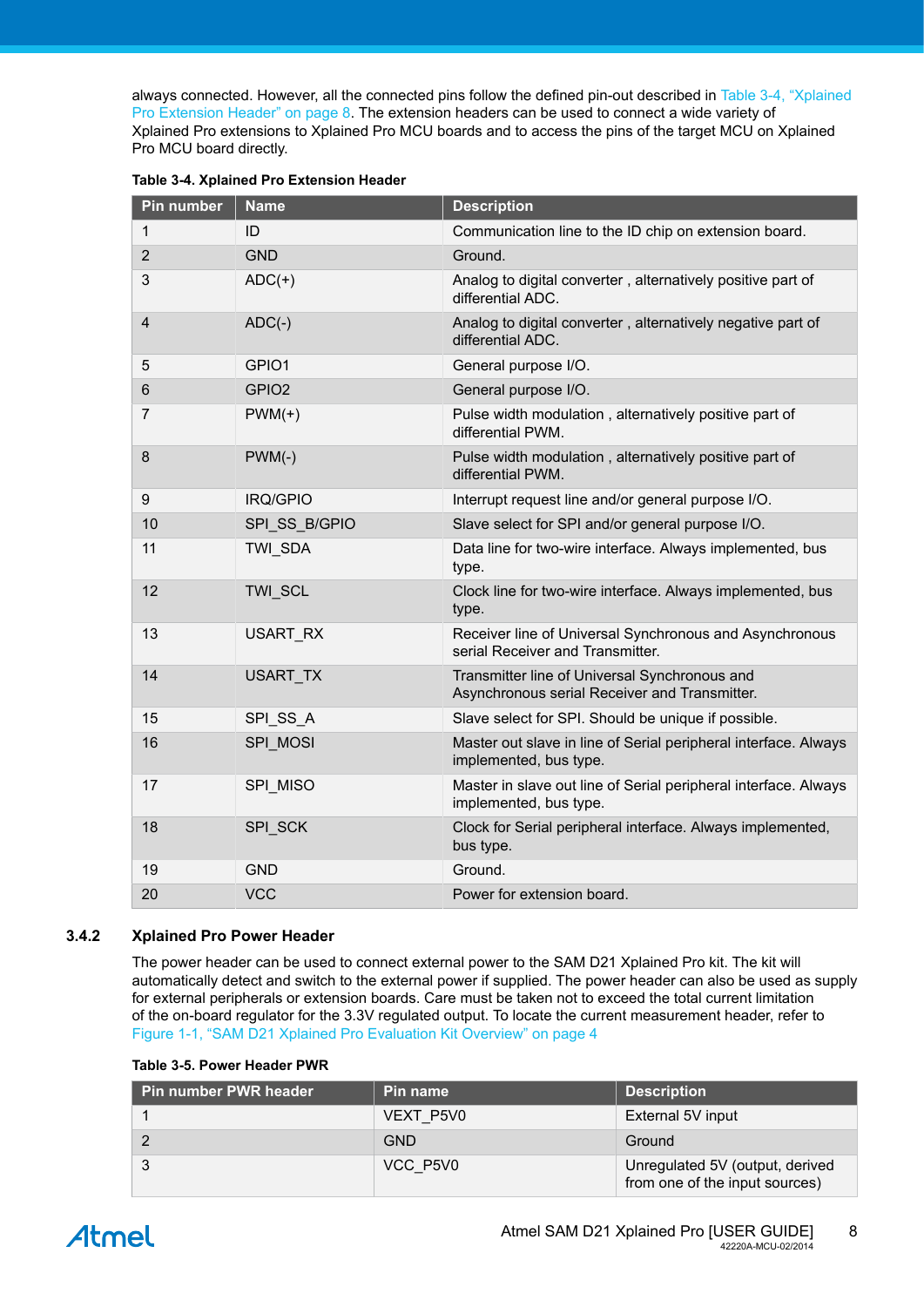| VCC P3V3<br>Regulated 3.3V (output, used as<br>4<br>main power for the kit) | Pin number PWR header | Pin name | <b>Description</b> |
|-----------------------------------------------------------------------------|-----------------------|----------|--------------------|
|                                                                             |                       |          |                    |

Note If the board is powered from a battery source it is recommended to use the PWR header. If there is a power source connected to EDBG USB, the EDBG is activated and it will consume more power.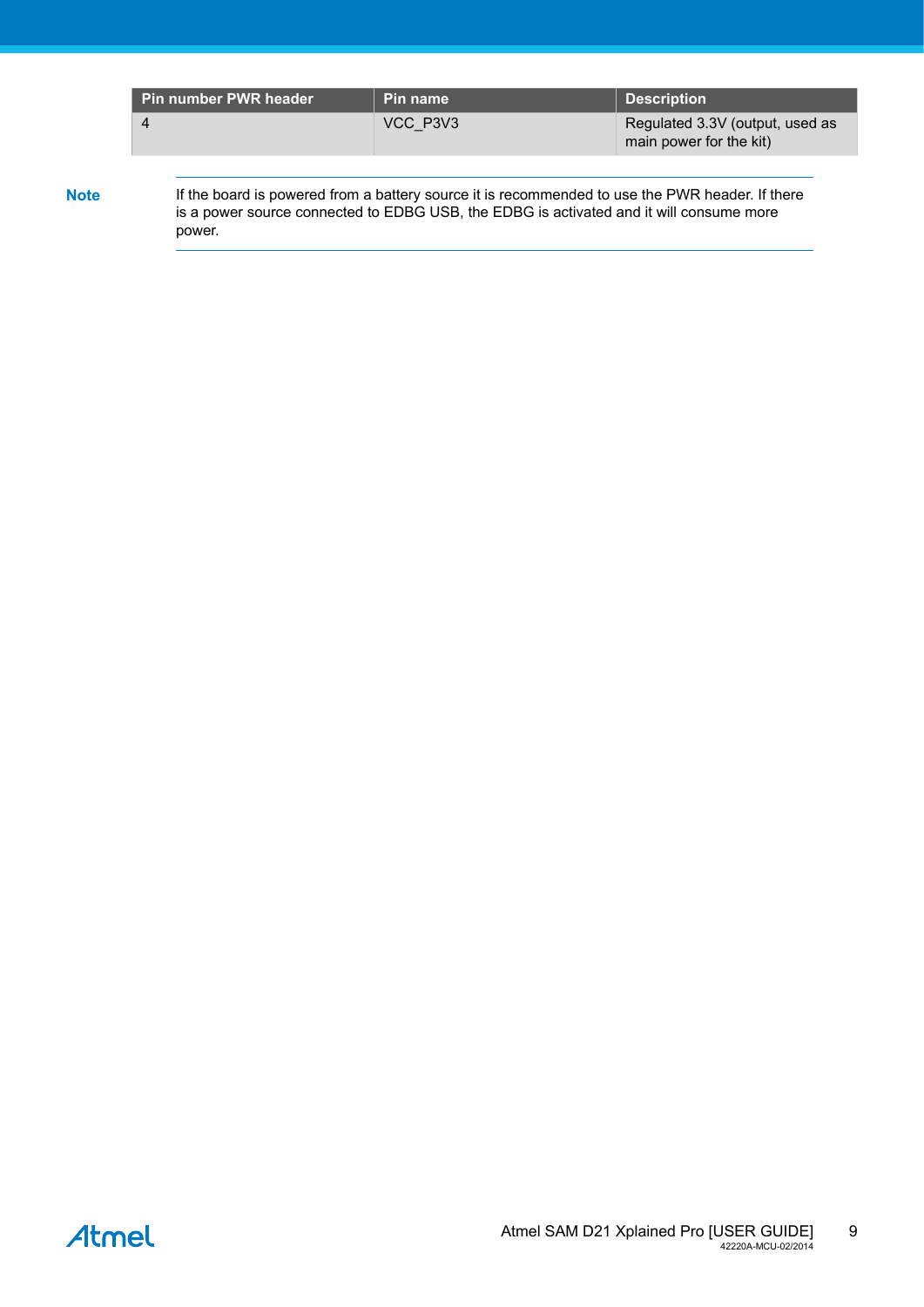## <span id="page-9-0"></span>**4. Hardware User Guide**

#### **4.1 Connectors**

<span id="page-9-1"></span>This chapter describes the implementation of the relevant connectors and headers on SAM D21 Xplained Pro and their connection to the ATSAMD21J18A. The tables of connections in this chapter also describes which signals are shared between the headers and on-board functionality.

#### **4.1.1 I/O Extension Headers**

<span id="page-9-2"></span>The SAM D21 Xplained Pro headers EXT1, EXT2 and EXT3 offer access to the I/O of the microcontroller in order to expand the board e.g. by connecting extensions to the board. These headers all comply with the standard extension header specified in [Xplained Pro Standard Extension Header on page 7.](#page-6-3) All headers have a pitch of 2.54 mm.

| Pin on EXT1        | SAM D21 pin | <b>Function</b>                     | <b>Shared functionality</b>                          |
|--------------------|-------------|-------------------------------------|------------------------------------------------------|
| $1$ [ID]           |             |                                     | Communication line to ID chip<br>on extension board. |
| 2 [GND]            | -           |                                     | <b>GND</b>                                           |
| $3 [ADC(+)]$       | <b>PB00</b> | AlN[8]                              |                                                      |
| 4 [ADC(-)]         | <b>PB01</b> | AIN[9]                              |                                                      |
| 5 [GPIO1]          | <b>PB06</b> | <b>GPIO</b>                         |                                                      |
| 6 [GPIO2]          | <b>PB07</b> | <b>GPIO</b>                         |                                                      |
| $7$ [PWM(+)]       | <b>PB02</b> | TC6/WO[0]                           |                                                      |
| 8 [PWM(-)]         | <b>PB03</b> | <b>TC6/WO[1]</b>                    |                                                      |
| 9 [IRQ/GPIO]       | <b>PB04</b> | EXTINT[4]                           |                                                      |
| 10 [SPI_SS_B/GPIO] | <b>PB05</b> | <b>GPIO</b>                         |                                                      |
| 11 [TWI_SDA]       | <b>PA08</b> | SERCOM2 PAD[0] I <sup>2</sup> C SDA | EXT2, EXT3, and EDBG                                 |
| 12 [TWI_SCL]       | <b>PA09</b> | SERCOM2 PAD[1] I <sup>2</sup> C SCL | EXT2, EXT3, and EDBG                                 |
| 13 [USART_RX]      | <b>PB09</b> | SERCOM4 PAD[1] UART RX <sup>1</sup> |                                                      |
| 14 [USART_TX]      | <b>PB08</b> | SERCOM4 PAD[0] UART TX <sup>1</sup> |                                                      |
| 15 [SPI_SS_A]      | <b>PA05</b> | SERCOM0 PAD[1] SPI SS               |                                                      |
| 16 [SPI_MOSI]      | <b>PA06</b> | SERCOM0 PAD[2] SPI MOSI             |                                                      |
| 17 [SPI_MISO]      | <b>PA04</b> | SERCOM0 PAD[0] SPI MISO             |                                                      |
| 18 [SPI_SCK]       | <b>PA07</b> | SERCOM0 PAD[3] SPI SCK              |                                                      |
| 19 [GND]           | ٠           |                                     | <b>GND</b>                                           |
| 20 [VCC]           |             |                                     | <b>VCC</b>                                           |
|                    |             |                                     |                                                      |

#### **Table 4-1. Extension Header EXT1**

Notes:

 $1$ The SERCOM4 module is shared between EXT1, 2 and 3 UART's, but uses different pins on EXT1 and EXT2/3.

#### **Table 4-2. Extension Header EXT2**

| Pin on EXT2    | <b>SAM D21 pin</b> | <b>Function</b>  | <b>Shared functionality</b>                          |
|----------------|--------------------|------------------|------------------------------------------------------|
| $1$ [ID]       | -                  | -                | Communication line to ID chip<br>on extension board. |
| 2 [GND]        | -                  |                  | <b>GND</b>                                           |
| $3 [ADC(+)]$   | <b>PA10</b>        | AIN[18]          |                                                      |
| $4$ [ADC(-)]   | <b>PA11</b>        | AIN[19]          |                                                      |
| 5 [GPIO1]      | <b>PA20</b>        | <b>GPIO</b>      |                                                      |
| 6 [GPIO2]      | <b>PA21</b>        | <b>GPIO</b>      |                                                      |
| 7 [ $PWM(+)$ ] | <b>PB12</b>        | <b>TC4/WO[0]</b> |                                                      |
| $8$ [PWM(-)]   | <b>PB13</b>        | <b>TC4/WO[1]</b> |                                                      |

# Atmel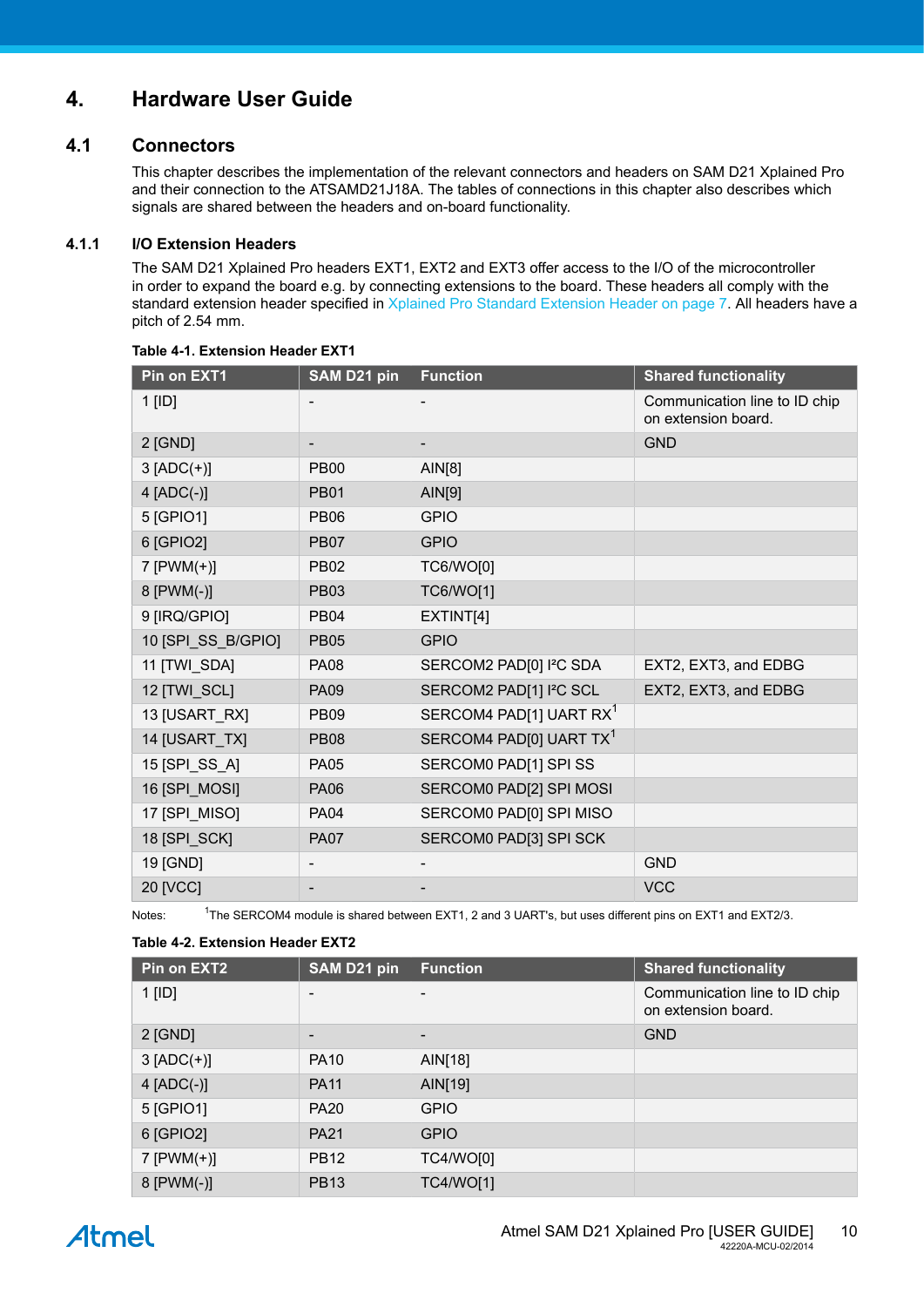| Pin on EXT2        | SAM D21 pin              | <b>Function</b>                     | <b>Shared functionality</b> |
|--------------------|--------------------------|-------------------------------------|-----------------------------|
| 9 [IRQ/GPIO]       | <b>PB14</b>              | EXTINT[14]                          |                             |
| 10 [SPI SS B/GPIO] | <b>PB15</b>              | <b>GPIO</b>                         |                             |
| 11 [TWI SDA]       | <b>PA08</b>              | SERCOM2 PAD[0] I <sup>2</sup> C SDA | EXT1, EXT3, and EDBG        |
| 12 [TWI SCL]       | <b>PA09</b>              | SERCOM2 PAD[1] I <sup>2</sup> C SCL | EXT1, EXT3, and EDBG        |
| 13 [USART RX]      | <b>PB11</b>              | SERCOM4 PAD[1] UART RX <sup>1</sup> | EXT <sub>3</sub>            |
| 14 [USART_TX]      | <b>PB10</b>              | SERCOM4 PAD[0] UART TX <sup>1</sup> | EXT <sub>3</sub>            |
| 15 [SPI_SS_A]      | <b>PA17</b>              | SERCOM1 PAD[1] SPI SS               |                             |
| 16 [SPI MOSI]      | <b>PA18</b>              | SERCOM1 PAD[2] SPI MOSI             |                             |
| 17 [SPI MISO]      | <b>PA16</b>              | SERCOM1 PAD[0] SPI MISO             |                             |
| 18 [SPI_SCK]       | <b>PA19</b>              | SERCOM1 PAD[3] SPI SCK              |                             |
| 19 [GND]           | $\overline{\phantom{a}}$ |                                     | <b>GND</b>                  |
| 20 [VCC]           | $\overline{\phantom{a}}$ |                                     | <b>VCC</b>                  |

Notes:

<sup>1</sup>The SERCOM4 module is shared between EXT1, 2 and 3 UART's, but uses different pins on EXT1 and EXT2/3.

#### **Table 4-3. Extension Header EXT3**

| Pin on EXT3        | SAM D21 pin              | <b>Function</b>                     | <b>Shared functionality</b>                          |
|--------------------|--------------------------|-------------------------------------|------------------------------------------------------|
| 1 [ID]             | $\overline{\phantom{a}}$ |                                     | Communication line to ID chip<br>on extension board. |
| 2 [GND]            | -                        |                                     | <b>GND</b>                                           |
| $3 [ADC(+)]$       | <b>PA02</b>              | AIN[0]                              |                                                      |
| $4$ [ADC(-)]       | <b>PA03</b>              | AIN[1] <sup>1</sup>                 | <b>USB ID</b>                                        |
| 5 [GPIO1]          | <b>PB30</b>              | <b>GPIO</b>                         | Onboard LED0                                         |
| 6 [GPIO2]          | <b>PA15</b>              | <b>GPIO</b>                         | Onboard SW0                                          |
| $7$ [PWM(+)]       | <b>PA12</b>              | TC2/WO[0]                           |                                                      |
| 8 [PWM(-)]         | <b>PA13</b>              | TC2/WO[1] <sup>2</sup>              | Serial Flash SS                                      |
| 9 [IRQ/GPIO]       | <b>PA28</b>              | EXTINT[8]                           |                                                      |
| 10 [SPI_SS_B/GPIO] | <b>PA27</b>              | <b>GPIO</b>                         |                                                      |
| 11 [TWI_SDA]       | <b>PA08</b>              | SERCOM2 PAD[0] I <sup>2</sup> C SDA | EXT1, EXT2, and EDBG                                 |
| 12 [TWI_SCL]       | <b>PA09</b>              | SERCOM2 PAD[1] I <sup>2</sup> C SCL | EXT1, EXT2, and EDBG                                 |
| 13 [USART_RX]      | <b>PB11</b>              | SERCOM4 PAD[1] UART RX <sup>3</sup> |                                                      |
| 14 [USART_TX]      | <b>PB10</b>              | SERCOM4 PAD[0] UART TX3             |                                                      |
| 15 [SPI_SS_A]      | <b>PB17</b>              | SERCOM5 PAD[1] SPI SS               |                                                      |
| 16 [SPI_MOSI]      | <b>PB22</b>              | SERCOM5 PAD[2] SPI MOSI             | <b>EDBG and Serial Flash</b>                         |
| 17 [SPI_MISO]      | <b>PB16</b>              | SERCOM5 PAD[0] SPI MISO             | <b>EDBG and Serial Flash</b>                         |
| 18 [SPI_SCK]       | <b>PB23</b>              | SERCOM5 PAD[3] SPI SCK              | <b>EDBG and Serial Flash</b>                         |
| 19 [GND]           | $\overline{\phantom{a}}$ |                                     | <b>GND</b>                                           |
| 20 [VCC]           |                          |                                     | <b>VCC</b>                                           |

Notes:

<sup>1</sup>PA03 can be used by USB ID or EXT3 PIN4 by changing the position of the jumper JS300 on J307.

<sup>2</sup>PA13 is by default connected to the Serial Flash SS line and is disconnected from the EXT3 PIN8. This can be changed by moving the 0-Ohm resistor R314 to R313.

<span id="page-10-0"></span> $^3$ The SERCOM4 module is shared between EXT1, 2 and 3 UART's, but uses different pins on EXT1 and EXT2/3.

#### **4.2 Peripherals**

#### **4.2.1 Crystal**

<span id="page-10-1"></span>The SAM D21 Xplained Pro kit contains one crystals that can be used as clock source for the SAM D21 device. The crystal has a cut-strap next to it that can be used to measure the oscillator safety factor. This is done by

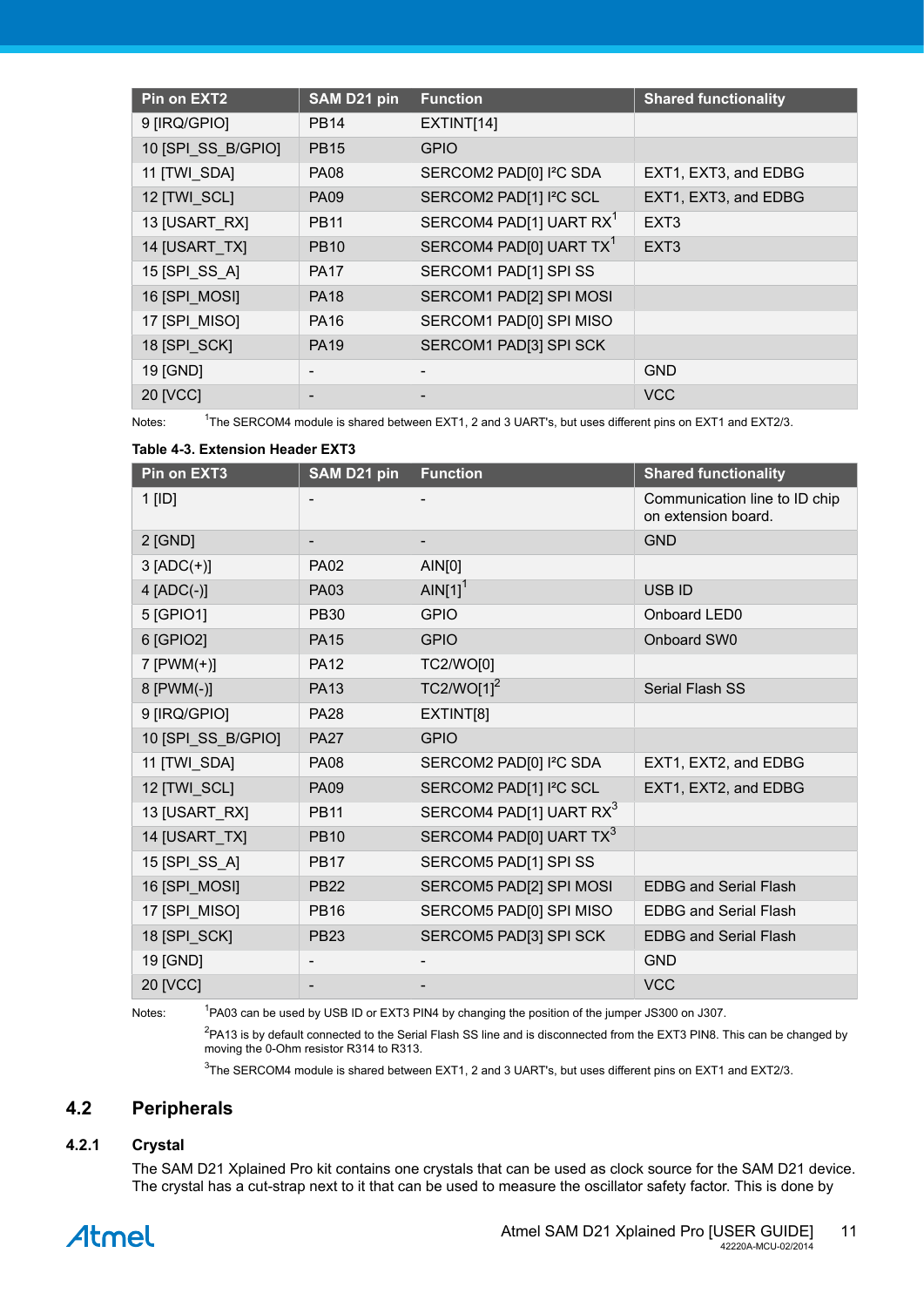cutting the strap and adding a resistor across the strap. More information about oscillator allowance and safety factor can be found in appnote [AVR4100](http://www.atmel.com/images/doc8333.pdf)<sup>1</sup>.

#### **Table 4-4. External 32.768kHz Crystals**

| Pin on SAM D21 | <b>Function</b> |
|----------------|-----------------|
| <b>PA00</b>    | <b>XIN32</b>    |
| <b>PA01</b>    | XOUT32          |

#### **4.2.2 Mechanical Buttons**

<span id="page-11-0"></span>SAM D21 Xplained Pro contains two mechanical buttons. One button is the RESET button connected to the SAM D21 reset line and the other is a generic user configurable button. When a button is pressed it will drive the I/O line to GND.

#### **Table 4-5. Mechanical Buttons**

| <b>Pin on SAM D21</b> | Silkscreen text |
|-----------------------|-----------------|
| <b>RESETN</b>         | <b>RESET</b>    |
| <b>PA15</b>           | SW <sub>0</sub> |

#### **4.2.3 LED**

<span id="page-11-1"></span>There is one yellow LED available on the SAM D21 Xplained Pro board that can be turned on and off. The LED can be activated by driving the connected I/O line to GND.

#### **Table 4-6. LED Connections**

| Pin on SAM D21 | <b>LED</b>  |
|----------------|-------------|
| <b>PB30</b>    | Yellow LED0 |

#### **4.2.4 USB**

<span id="page-11-2"></span>The SAM D21 Xplained Pro has a micro USB receptable for use with the SAM D21 USB module. To be able to detect when a USB cable is connected, a GPIO is used to detect the VBUS voltage on the connector. The USB ID line is used to detect if a host mode cable is connected and will automatically switch on the power to the USB connector. The I/O connected to USB ID can be used to read the status of the line or manually override the voltage output. For other modes on the USB ID lines, refer to the USB organization specifications.

#### **Table 4-7. USB Connections**

| Pin on SAM D21 | <b>USB</b>            |
|----------------|-----------------------|
| <b>PA14</b>    | <b>VBUS Detection</b> |
| <b>PA03</b>    | USB ID                |
| <b>PA24</b>    | USB D-                |
| <b>PA25</b>    | $USB$ D+              |

#### **4.2.5 Serial Flash**

<span id="page-11-3"></span>The SAM D21 Xplained Pro has an onboard 8Mbit serial flash for non-voltatile storage of data.

## **Pin on SAM D21 Function Serial Flash Shared functionality Shared functionality** PA13 GPIO **#CS** EXT3 PIN8 (default disconnected) PB22 SERCOM5 PADI2I SPI MOSI SI SI EXT3 and EDBG PB16 SERCOM5 PAD[0] SPI MISO SO EXT3 and EDBG PB23 SERCOM5 PAD[3] SPI SCK SCK SCK EXT3 and EDBG

#### **Table 4-8. Serial Flash Connections**

1 <http://www.atmel.com/images/doc8333.pdf>

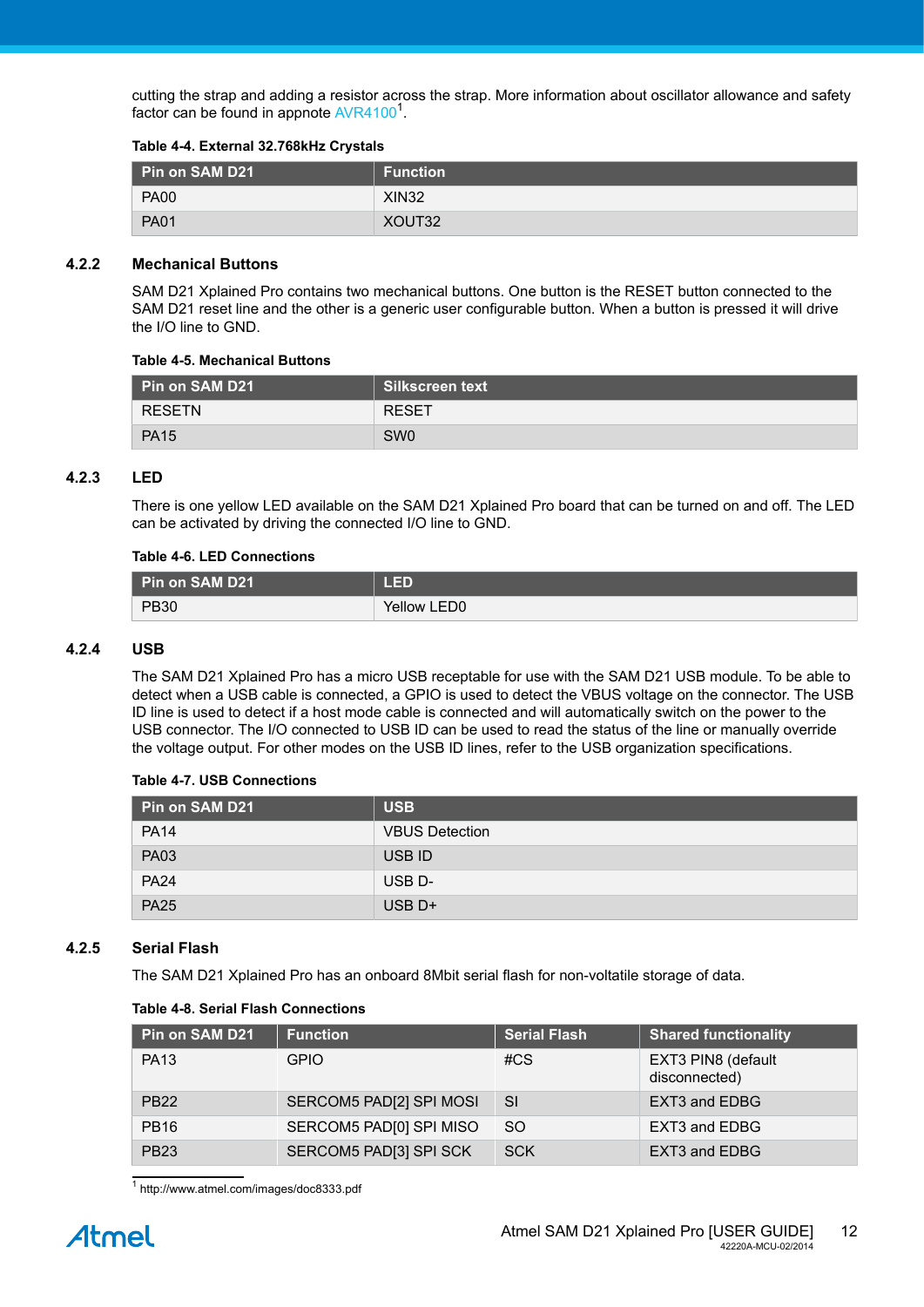#### **4.3 Embedded Debugger Implementation**

<span id="page-12-0"></span>SAM D21 Xplained Pro contains an Embedded Debugger (EDBG) that can be used to program and debug the ATSAMD21J18A using Serial Wire Debug (SWD). The Embedded Debugger also include a Virtual Com port interface over UART, an Atmel Data Gateway Interface over SPI and TWI and it monitors four of the SAM D21 GPIOs. Atmel Studio can be used as a front end for the Embedded Debugger.

#### **4.3.1 Serial Wire Debug**

<span id="page-12-1"></span>The Serial Wire Debug (SWD) use two pins to communicate with the target. For further information on how to use the programming and debugging capabilities of the EDBG, see ["Embedded Debugger" on page 6](#page-5-1).

#### **Table 4-9. SWD Connections**

| Pin on SAM D21 | <b>Function</b> |
|----------------|-----------------|
| <b>PA30</b>    | SWD clock       |
| <b>PA31</b>    | SWD data        |

#### **4.3.2 Virtual COM Port**

<span id="page-12-2"></span>The Embedded Debugger acts as a Virtual Com Port gateway by using one of the ATSAMD21J18A UARTs. For further information on how to use the Virtual COM port see ["Embedded Debugger" on page 6.](#page-5-1)

#### **Table 4-10. Virtual COM Port Connections**

| ∣ Pin on SAM D21 | <b>Function</b>                           |
|------------------|-------------------------------------------|
| <b>PA22</b>      | SERCOM3 PAD[0] UART TXD (SAM D21 TX line) |
| <b>PA23</b>      | SERCOM3 PAD[1] UART RXD (SAM D21 RX line) |

#### **4.3.3 Atmel Data Gateway Interface**

<span id="page-12-3"></span>The Embedded Debugger features an Atmel Data Gateway Interface (DGI) by using either a SPI or I²C port. The DGI can be used to send a variety of data from the SAM D21 to the host PC. For further information on how to use the DGI interface see ["Embedded Debugger" on page 6](#page-5-1).

#### **Table 4-11. DGI Interface Connections when using SPI**

| Pin on SAM D21 | <b>Function</b>                                          |
|----------------|----------------------------------------------------------|
| <b>PB31</b>    | SERCOM5 PAD[1] SPI SS (Slave select) (SAM D21 is Master) |
| <b>PB16</b>    | SERCOM5 PAD[0] SPI MISO (Master In, Slave Out)           |
| <b>PB22</b>    | SERCOM5 PAD[2] SPI MOSI (Master Out, Slave in)           |
| <b>PB23</b>    | SERCOM5 PAD[3] SPI SCK (Clock Out)                       |

#### **Table 4-12. DGI Interface Connections when using I²C**

| <b>I</b> Pin on SAM D21 | <b>Function</b>                 |
|-------------------------|---------------------------------|
| PA08                    | SERCOM2 PAD[0] SDA (Data line)  |
| <b>PA09</b>             | SERCOM2 PAD[1] SCL (Clock line) |

Four GPIO lines are connected to the Embedded Debugger. The EDBG can monitor these lines and time stamp pin value changes. This makes it possible to accurately time stamp events in the SAM D21 application code. For further information on how to configure and use the GPIO monitoring features see ["Embedded](#page-5-1) [Debugger" on page 6.](#page-5-1)

| Pin on SAM D21 | <b>Function</b>   |
|----------------|-------------------|
| <b>PA27</b>    | GPIO0             |
| <b>PA28</b>    | GPIO1             |
| <b>PA20</b>    | GPIO <sub>2</sub> |
| <b>PA21</b>    | GPIO <sub>3</sub> |

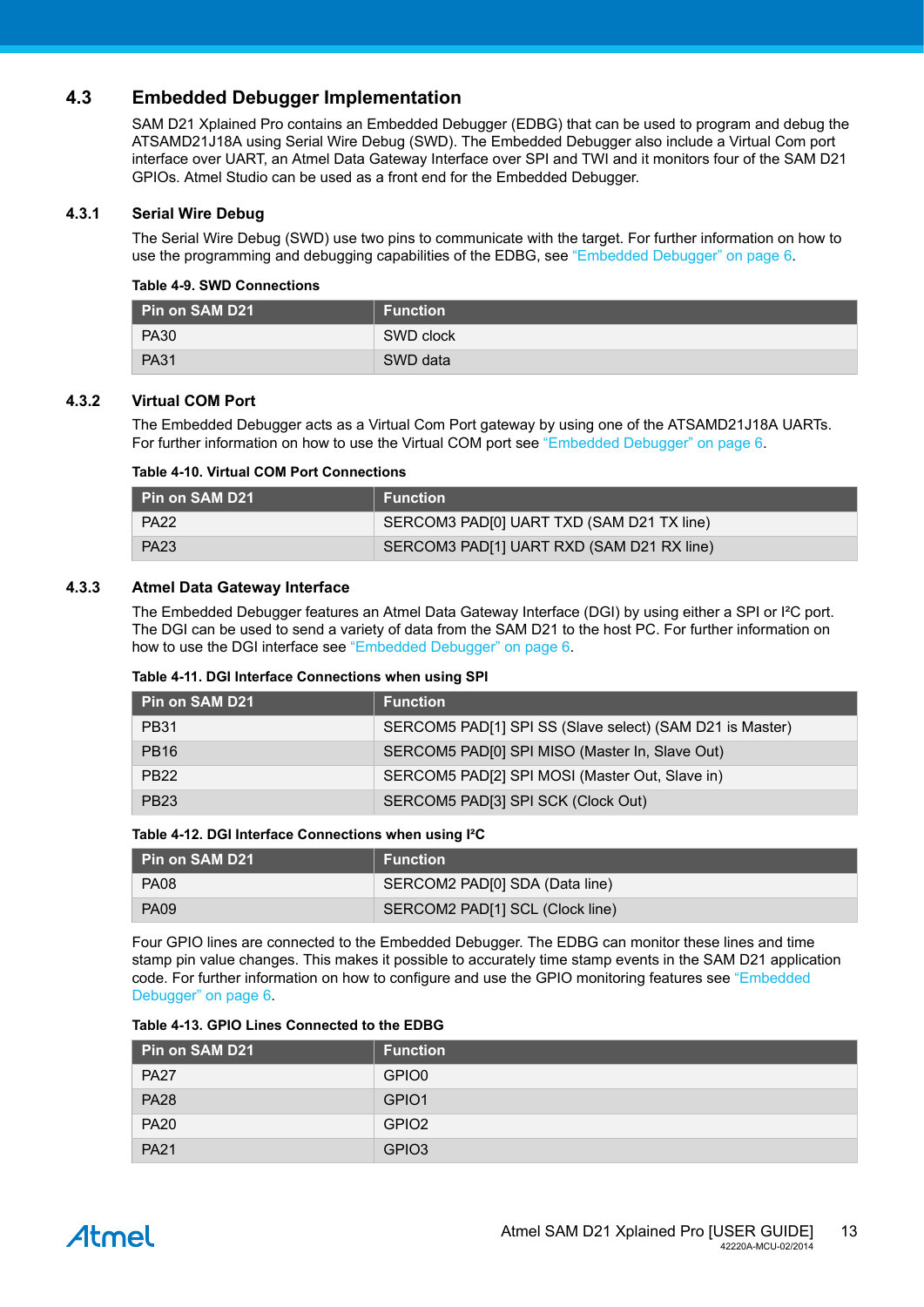## <span id="page-13-0"></span>**5. Hardware Revision History and Known Issues**

#### **5.1 Identifying Product ID and Revision**

<span id="page-13-1"></span>The revision and product identifier of Xplained Pro boards can be found in two ways, through Atmel Studio or by looking at the sticker on the bottom side of the PCB.

By connecting a Xplained Pro MCU board to a computer with Atmel Studio running, an information window will pop up. The first six digits of the serial number, which is listed under kit details, contain the product identifier and revision. Information about connected Xplained Pro extension boards will also appear in the Atmel Kits window.

The same information can be found on the sticker on the bottom side of the PCB. Most kits will print the identifier and revision in plain text as *A09-nnnn\rr* where *nnnn* is the identifier and *rr* is the revision. Boards with limited space have a sticker with only a QR-code which contains a serial number string.

The serial number string has the following format:

```
 "nnnnrrssssssssss"
n = product identifier
r = revision
s = serial number
```
<span id="page-13-2"></span>The kit identifier for SAM D21 Xplained Pro is 2130.

#### **5.2 Revision 2**

Revision 2 of SAM D21 Xplained Pro is the initial released version.

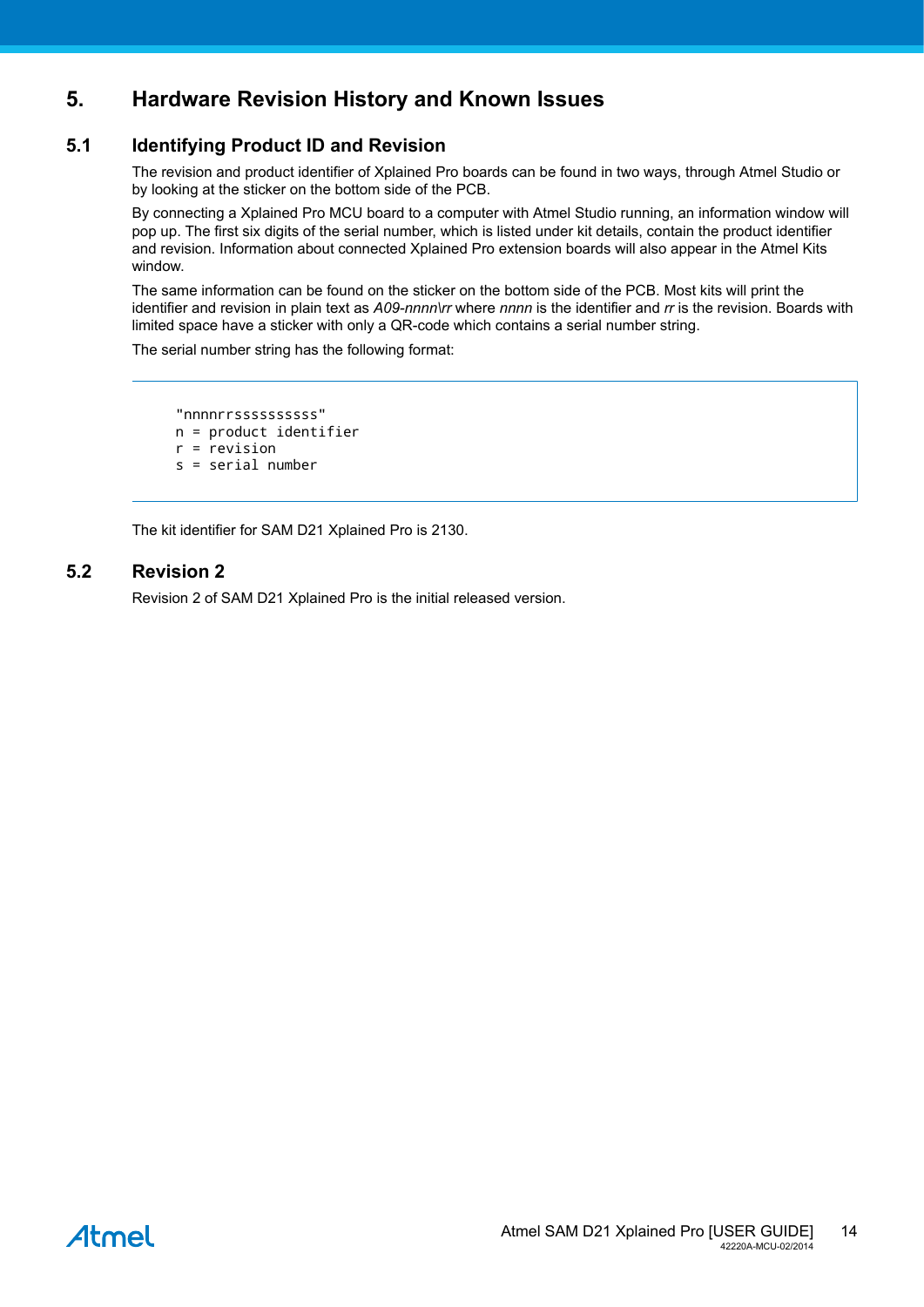## **6. Document Revision History**

<span id="page-14-0"></span>

| <b>Document</b><br>revision | Date <sup>'</sup> | <b>Comment</b>           |
|-----------------------------|-------------------|--------------------------|
| 42220A                      | 02/2014           | Initial document release |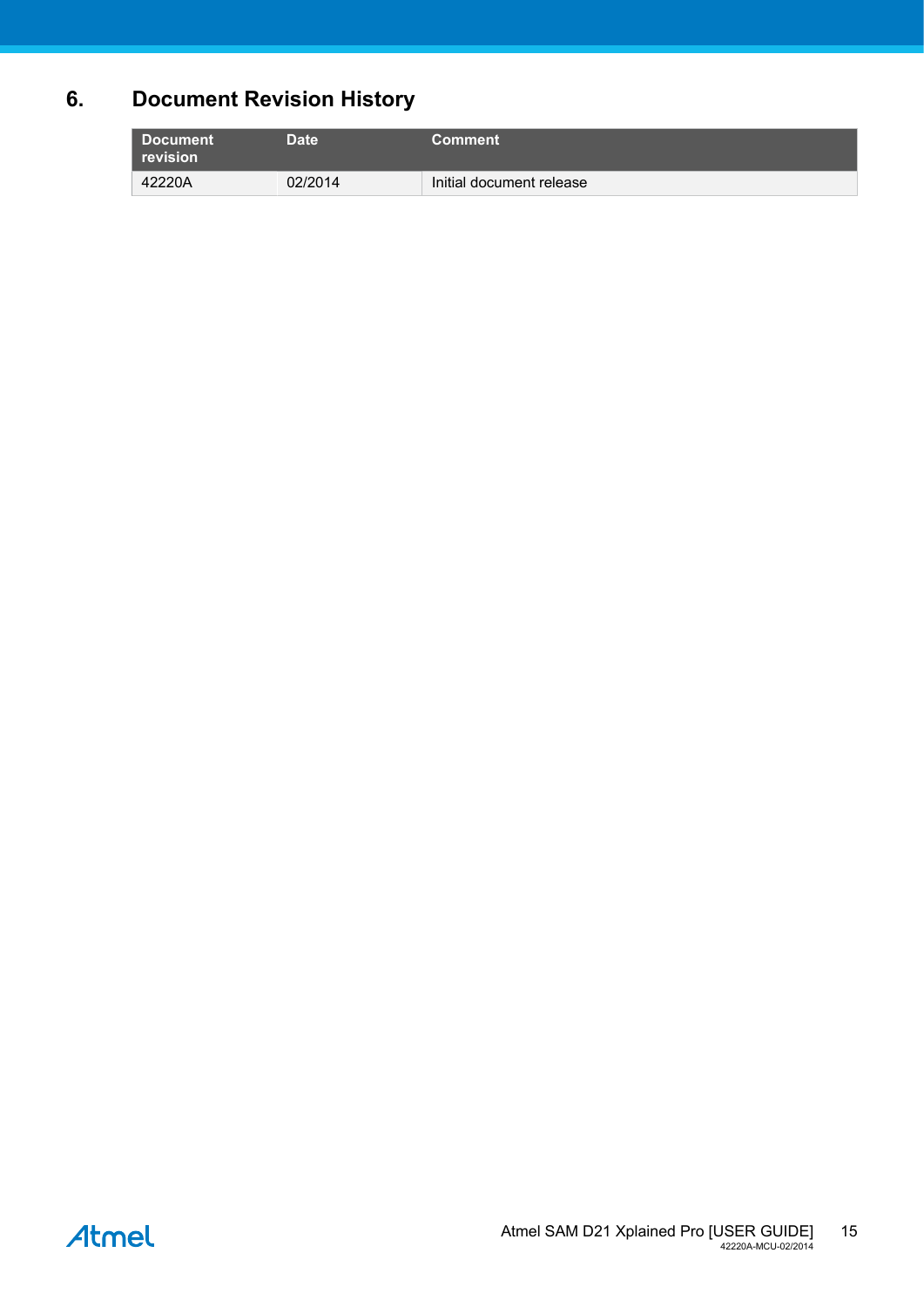## **7. Evaluation Board/Kit Important Notice**

<span id="page-15-0"></span>This evaluation board/kit is intended for use for **FURTHER ENGINEERING, DEVELOPMENT, DEMONSTRATION, OR EVALUATION PURPOSES ONLY.** It is not a finished product and may not (yet) comply with some or any technical or legal requirements that are applicable to finished products, including, without limitation, directives regarding electromagnetic compatibility, recycling (WEEE), FCC, CE or UL (except as may be otherwise noted on the board/kit). Atmel supplied this board/kit "AS IS," without any warranties, with all faults, at the buyer's and further users' sole risk. The user assumes all responsibility and liability for proper and safe handling of the goods. Further, the user indemnifies Atmel from all claims arising from the handling or use of the goods. Due to the open construction of the product, it is the user's responsibility to take any and all appropriate precautions with regard to electrostatic discharge and any other technical or legal concerns.

EXCEPT TO THE EXTENT OF THE INDEMNITY SET FORTH ABOVE, NEITHER USER NOR ATMEL SHALL BE LIABLE TO EACH OTHER FOR ANY INDIRECT, SPECIAL, INCIDENTAL, OR CONSEQUENTIAL DAMAGES.

No license is granted under any patent right or other intellectual property right of Atmel covering or relating to any machine, process, or combination in which such Atmel products or services might be or are used.